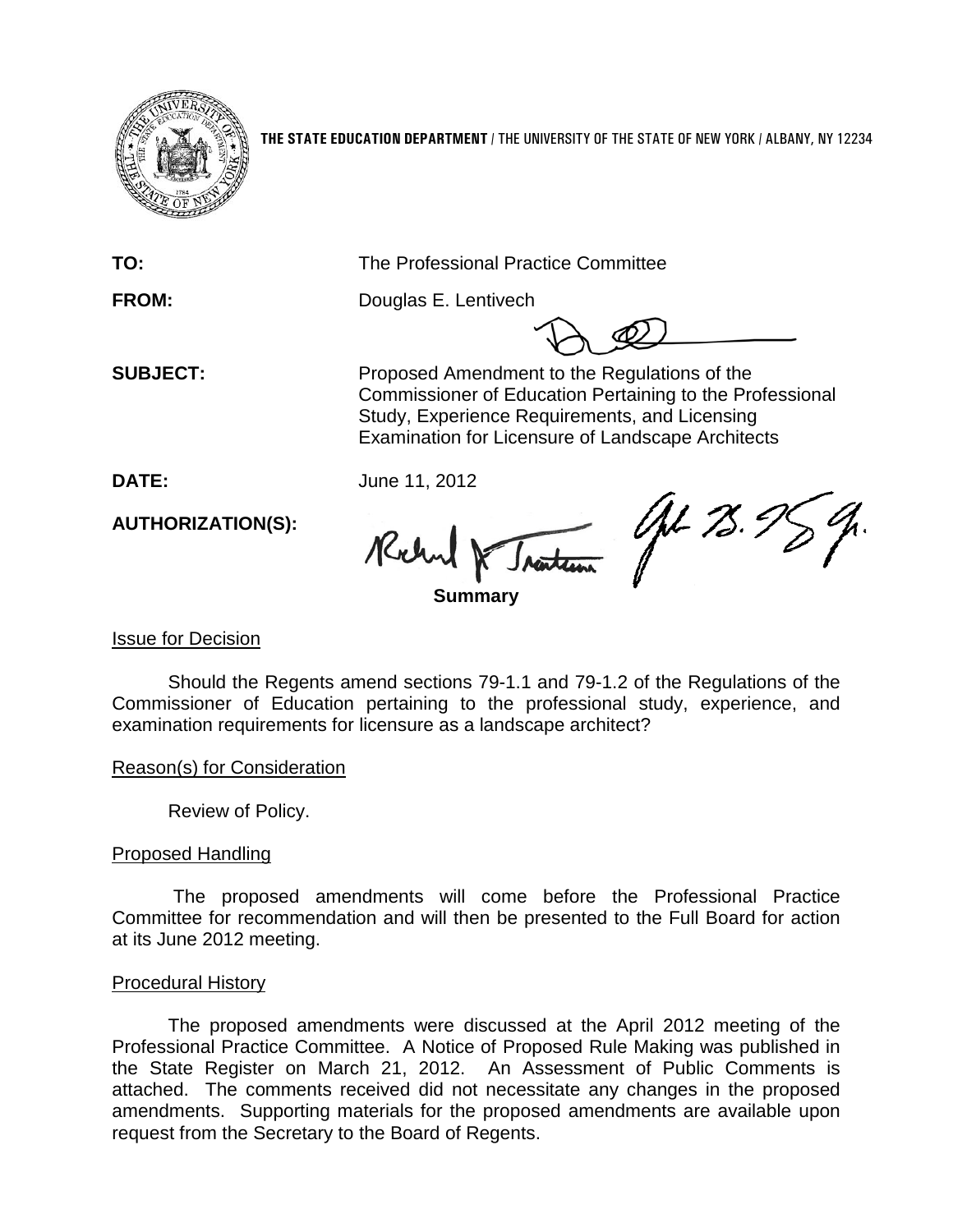## Background Information

The purposes of the proposed amendments to sections 79-1.1 and 79-1.2 of the Regulations of the Commissioner of Education are to align the New York State requirements for admission to the Landscape Architect Registration Examination (LARE) with national standards beginning with the September 2012 administration of the LARE and to clarify the professional study and experience requirements for landscape architecture candidates. The modification of the existing regulation regarding the admission to the LARE will be consistent with policy of the owners of the national licensing examination, the Council of Landscape Architectural Registration Boards (CLARB). The professional study and experience requirements for licensure candidates will be clarified to incorporate long-held policies used by the Department and State Board for Landscape Architecture during education/experience evaluations.

The proposed amendment to section 79-1.1 of the Regulations of the Commissioner clarifies the education and experience requirements in order to be a landscape architect, while recognizing the varying statutory pathways to licensure. The licensure pathways reflected in the proposed amendment include those affecting candidates with and without a professional degree. Specifically, the amendment offers three routes to licensure. The first route requires a five-year professional degree from an accredited landscape architecture program and three years of acceptable experience satisfactory to the State Board for Landscape Architecture. The second route requires a four-year professional degree from an accredited landscape architecture program and four years of acceptable experience satisfactory to the State Board. The third and final route permits those without the professional degree to attain licensure by compiling up to 12 years of a combination of education and experience acceptable to the Department and State Board for Landscape Architecture.

The proposed amendment to section 79-1.2 of the Regulations of the Commissioner aligns New York's requirements with the national requirements for entry to the licensing examination. Beginning with the September 2012 administration of the LARE, CLARB will move to a fully computerized model for the delivery of exam content to improve relevance and reliability. In order to clarify and streamline the examination process for New York candidates, those candidates who meet CLARB exam eligibility requirements will directly apply to CLARB to take the licensing examination instead of applying to the Department. The proposed amendment also removes the ability of candidates to review their graphic solutions and have their exams rescored by CLARB, since CLARB will no longer offer candidate those opportunities. Finally, the proposed amendment will allow those atypical candidates who do not meet CLARB's exam eligibility standards to apply for exam admission to the Department instead of CLARB.

## Recommendation

VOTED: That sections 79-1.1 and 79-1.2 of the Regulations of the Commissioner of Education be amended, as submitted, effective July 11, 2012.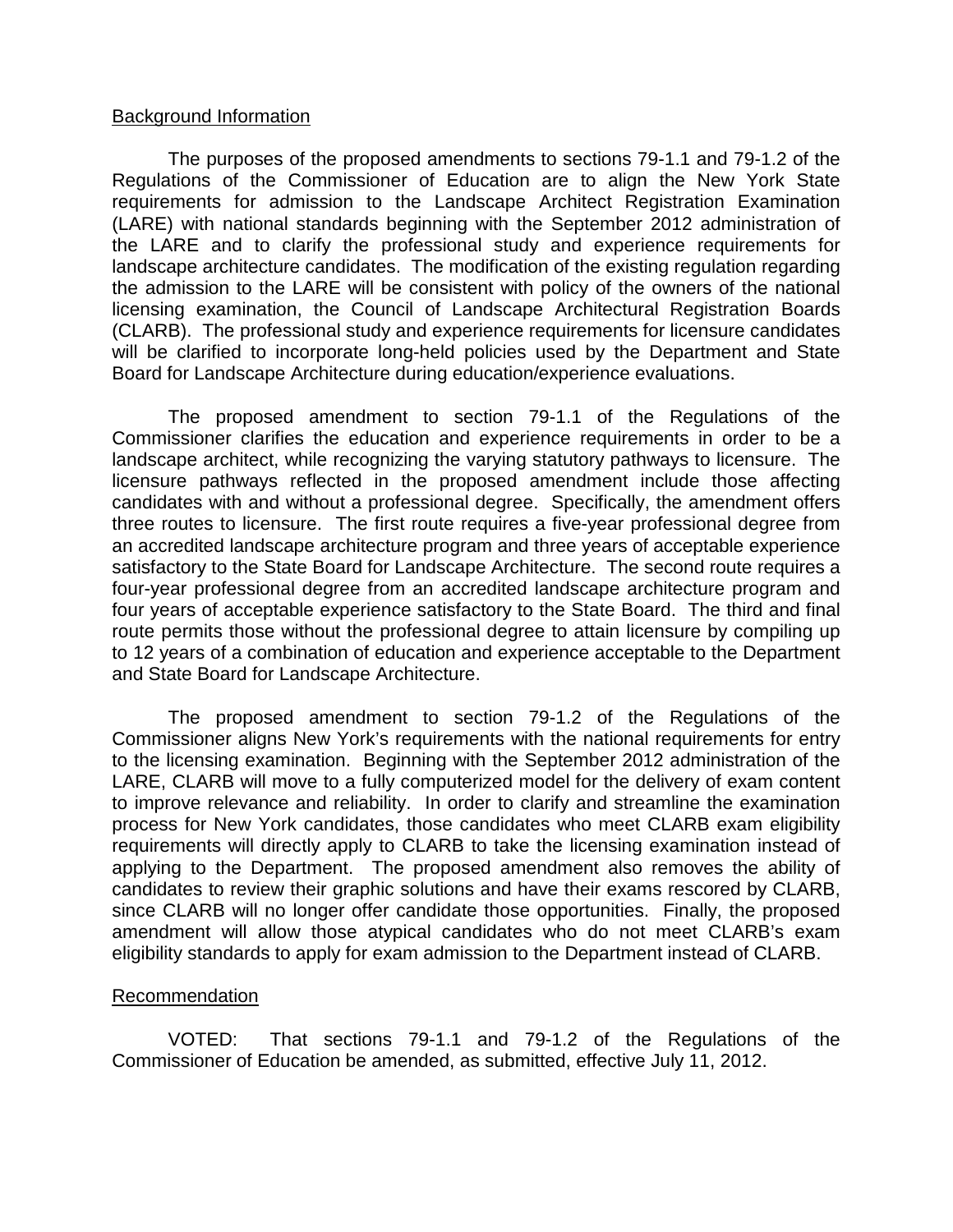# Timetable for Implementation

If adopted at the June 2012 Regents meeting, the proposed amendment will become effective on July 11, 2012.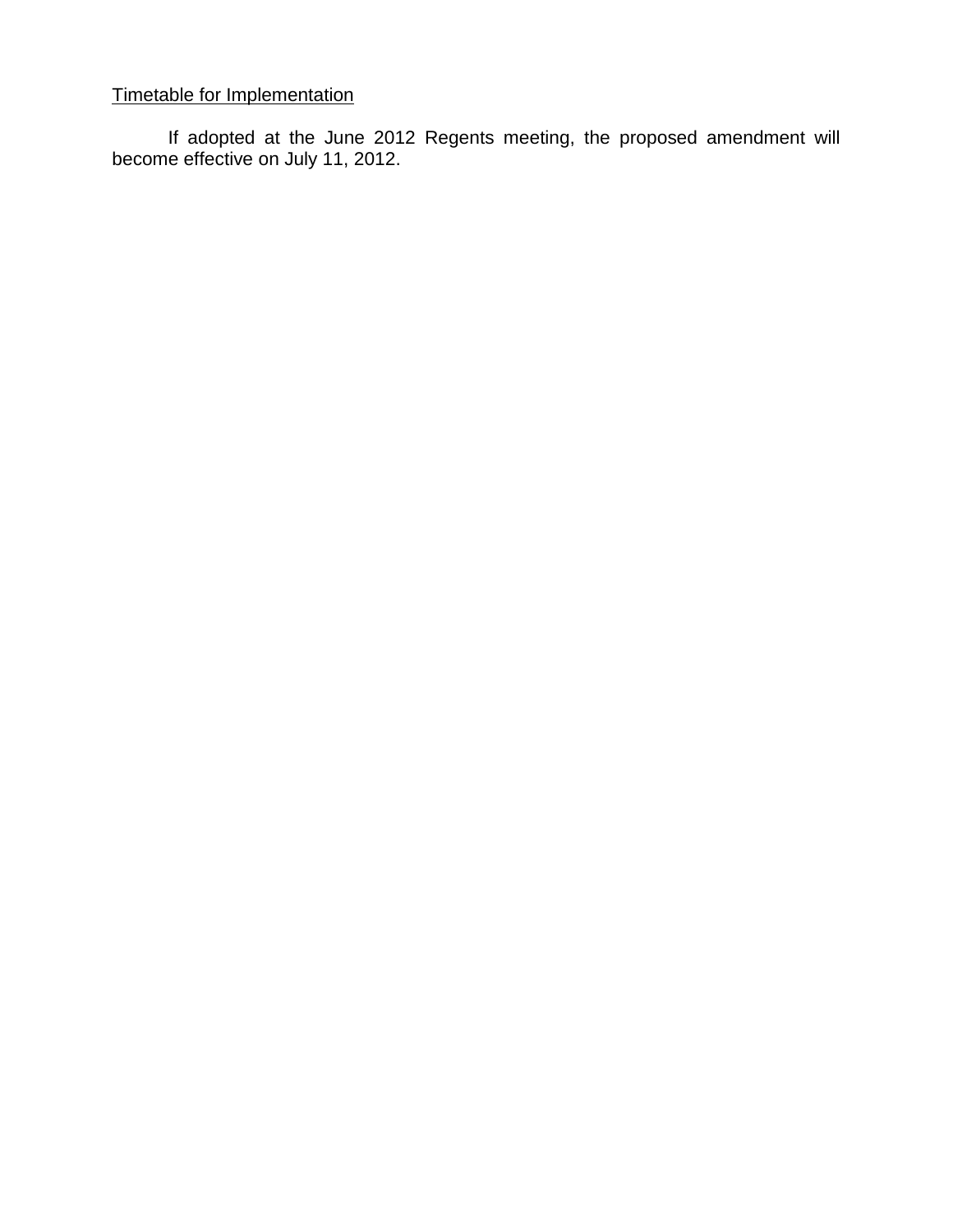### AMENDMENT TO THE REGULATIONS OF THE COMMISSIONER OF EDUCATION

Pursuant to sections 207, 6506, 6507 and 7324 of the Education Law.

1. Section 79-1.1 of the Regulations of the Commissioner of Education is amended, effective July 11, 2012, as follows:

79-1.1 Professional study [of] and experience requirements for landscape architecture.

(a) Definition. Unless otherwise provided, acceptable accrediting agency means an accrediting agency which is recognized by the United States Commissioner of Education as a reliable authority for the purpose of accreditation at the postsecondary level, and which applies its criteria for granting accreditation in a fair, consistent and nondiscriminatory manner.

(b) Licensure requirement. To meet the professional education [requirement] and experience requirements for [admission to the examination] licensure as a landscape architect in this State, the applicant shall submit evidence of either:

(1) (i) graduation from a five-year professional program in landscape architecture registered by the department, accredited by an acceptable accrediting [organization acceptable to the department] agency, or determined by the department to be the equivalent of a registered or accredited program; and

(ii) receipt of the degree of bachelor of landscape architecture or higher [master of landscape architecture], or the equivalent as determined by the department, from a school offering a program which meets the requirements of subparagraph (i) of this paragraph; and

(iii) completion of a minimum of three years of landscape architectural work experience of a scope and nature satisfactory to the State Board for Landscape Architecture; or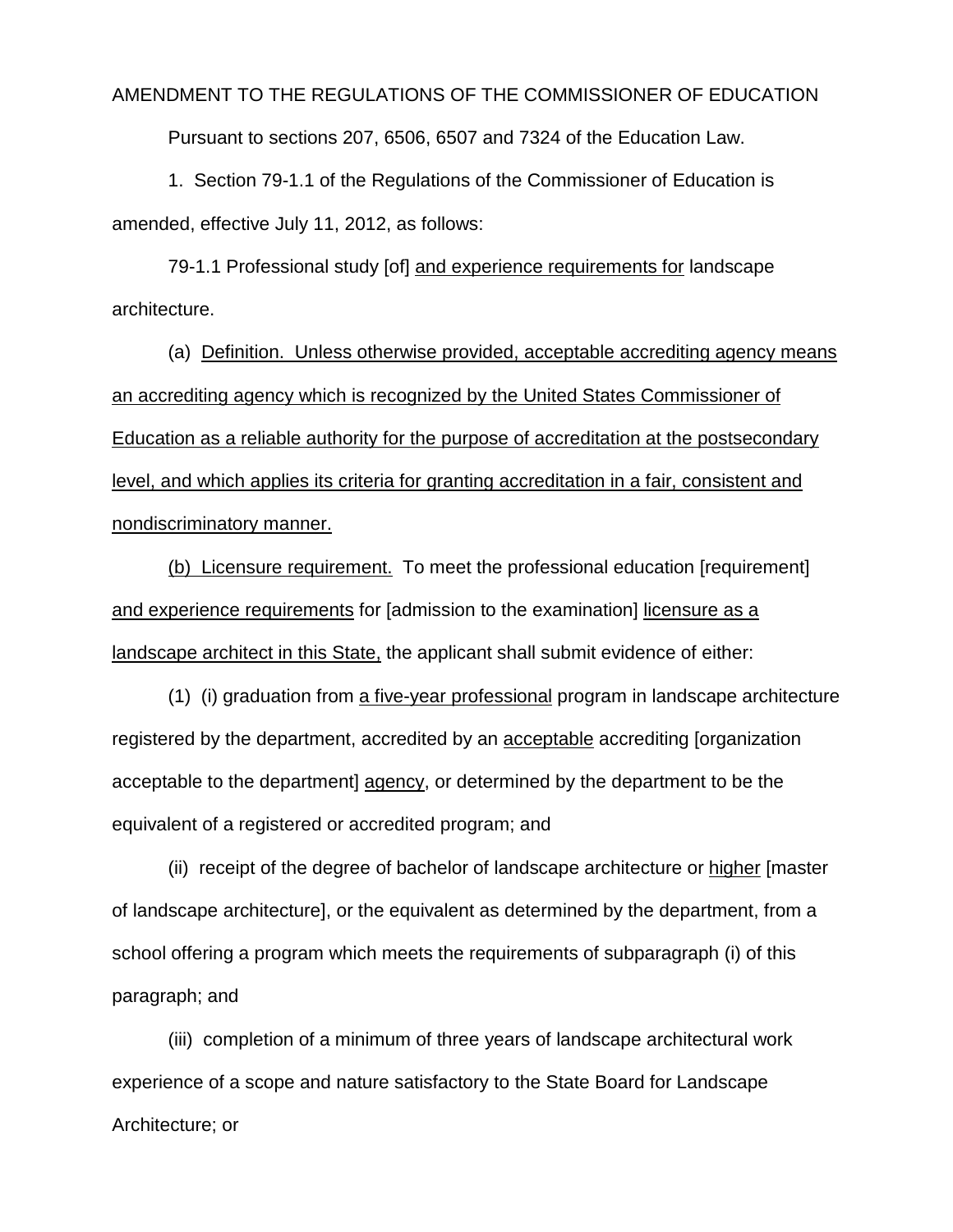(2) (i) graduation from a four-year professional program in landscape architecture registered by the department, accredited by an acceptable accrediting agency, or determined by the department to be the equivalent of a registered or accredited program; and

(ii) receipt of the degree of bachelor of landscape architecture, or the equivalent as determined by the department, from a school offering a program which meets the requirements of subparagraph (i) of this paragraph; and

(iii) completion of a minimum of four years of landscape architectural work experience of a scope and nature satisfactory to the State Board for Landscape Architecture; or

(3) completion of experience in landscape architectural work acceptable to the State Board for Landscape Architecture, or a combination of education and experience totaling 12 years which is determined by the department to be the equivalent of the education and experience described in paragraph (1) or (2) of this subdivision.

[(b) A graduate from a program in landscape architecture registered by the department, accredited by an accrediting organization acceptable to the department, or determined by the department to be the equivalent of a registered or accredited program, or a candidate with eight years of experience satisfactory to the State Board for Landscape Architecture, may be admitted to the part of the licensing examination related to fundamental landscape architectural theory prior to completion of the experience requirements provided in subdivision (a) of this section.

(c) The department may conditionally admit to the licensing examination any person who will complete the experience requirement within 90 days after the examination.]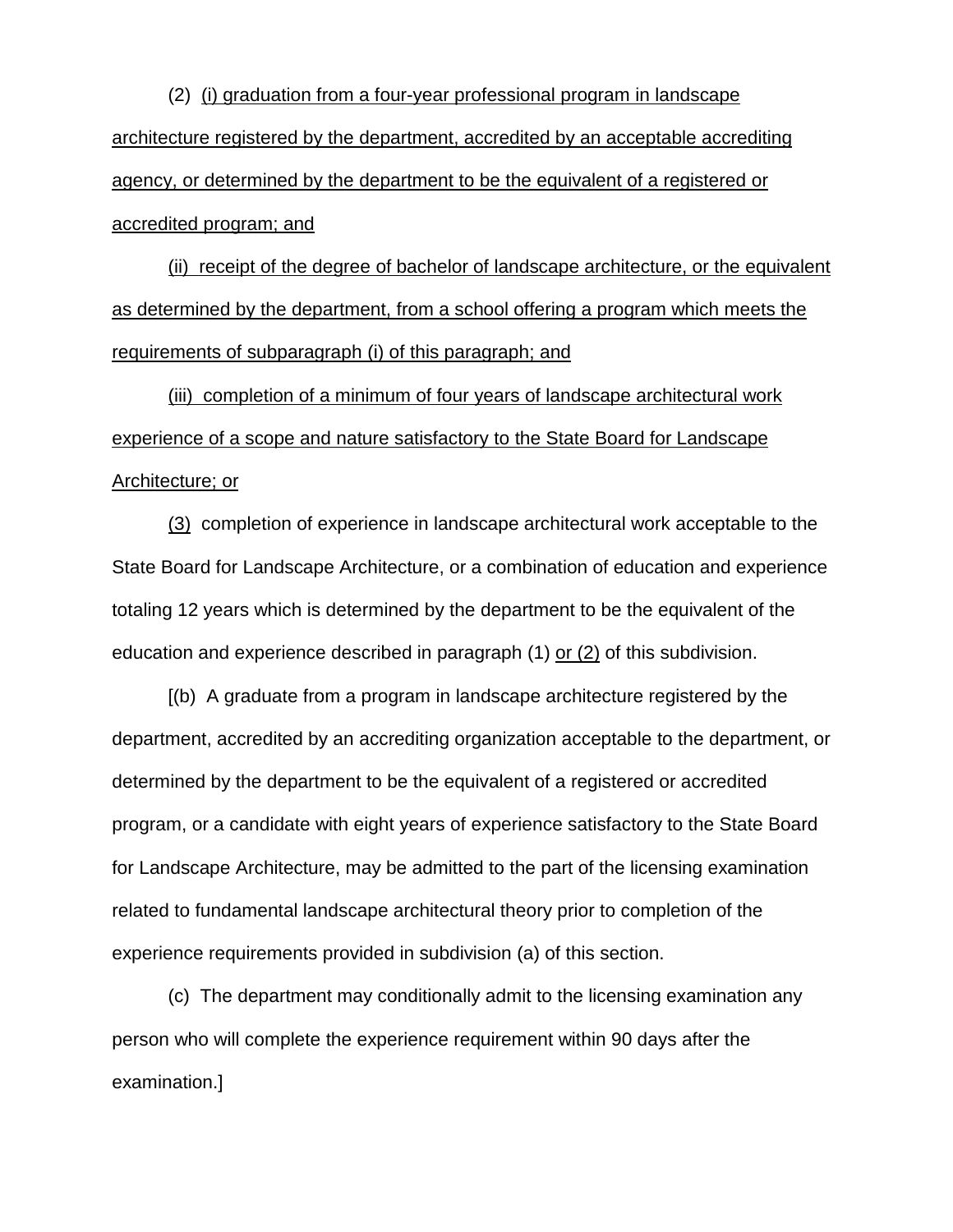(c) The department may accept a second professional degree in landscape architecture in lieu of not more than one year of work experience.

2. Section 79-1.2 of the Regulations of the Commissioner of Education is amended, effective July 11, 2012, as follows:

79-1.2 Licensing examinations.

(a) Content. The examination may include, but need not be limited to,

landscape architectural history, theory, construction, professional administration, landscape architectural design and plant materials and planting design. The department may accept satisfactory scores on all or part of the written examination produced by the Council of Landscape Architectural Registration Boards.

(b) Passing score. All parts of the examination shall be scored numerically or on a pass/fail basis. For numerically scored examinations, the [The] passing score on each part of the examination shall be 75.0 as determined by the State Board for Landscape Architecture.

(c) Retention of credit. The grade retention provisions of section 59.5 (f) of this Title shall not be applicable to the examination.

(d) [Rescorings and reviews. Multiple choice or other objective parts of the examination will be rescored upon written request of the candidates. Candidates who have failed the graphic parts of the examination may review those parts in accordance with the provisions of section 59.5(g) of this Title. Graphic parts of the examination with scores of 65 or above will be regraded upon written request including detailed justification of such appeal.] Admission to examination. (1) To meet the professional education and experience requirements for admission to the licensing examination, an applicant shall either: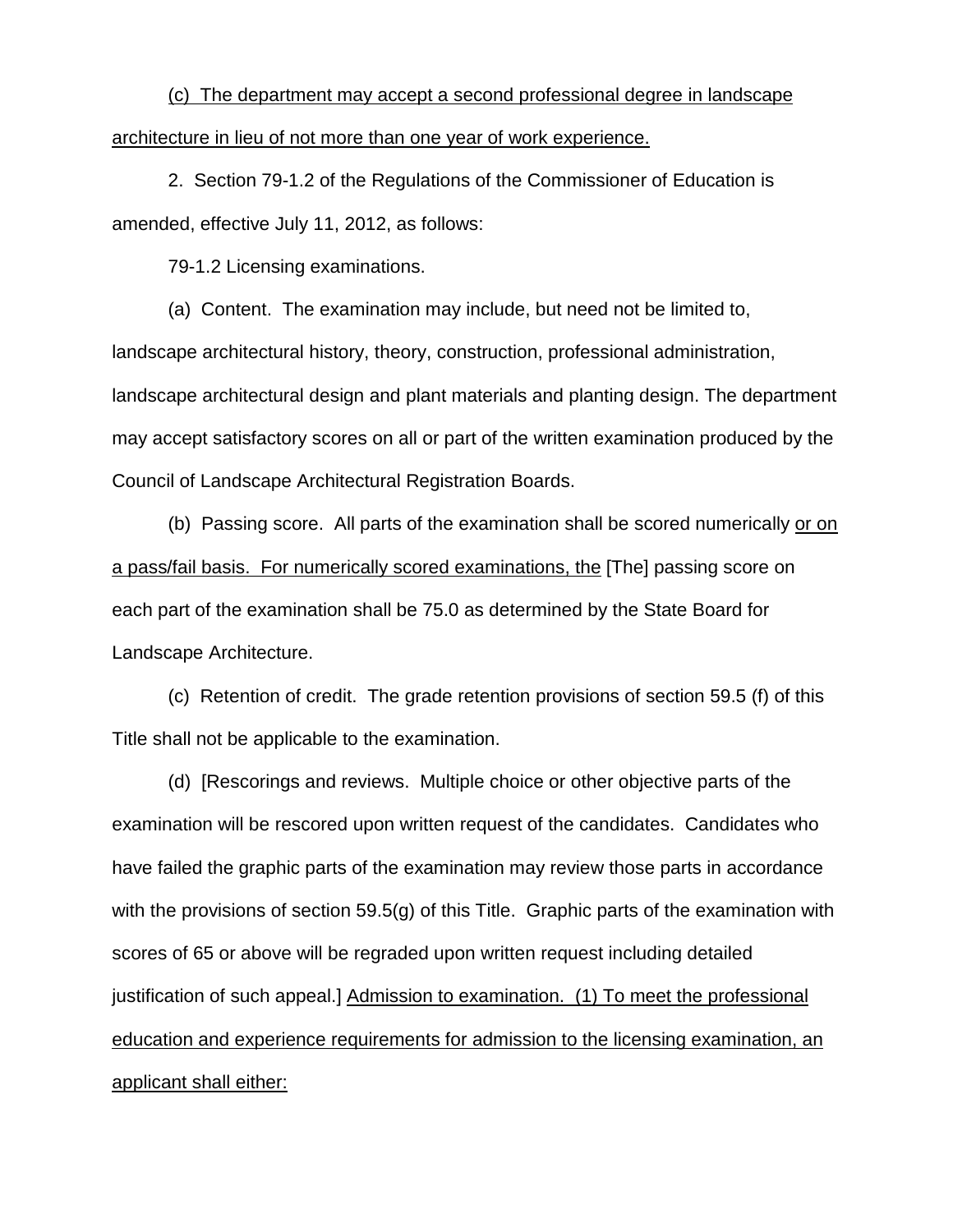(i) have met the professional study requirements of section  $79-1.1(b)(1)(i)$  and (ii) or 79-1.1(b)(2) (i) and (ii) of this Part; or

(ii) have met the eligibility requirements of the Council of Landscape Architectural Registration Boards; or

(iii) provide evidence of completion of experience in landscape architectural work acceptable to the State Board for Landscape Architecture or a combination of education and experience totaling 8 years which is determined by the department to be the equivalent of the education and experience credit described in section 79-1.1(b)(1) or 79-1.1(b)(2) of this Part.

(2) The department may conditionally admit to the licensing examination any person who will complete the experience requirement within 90 days after the examination.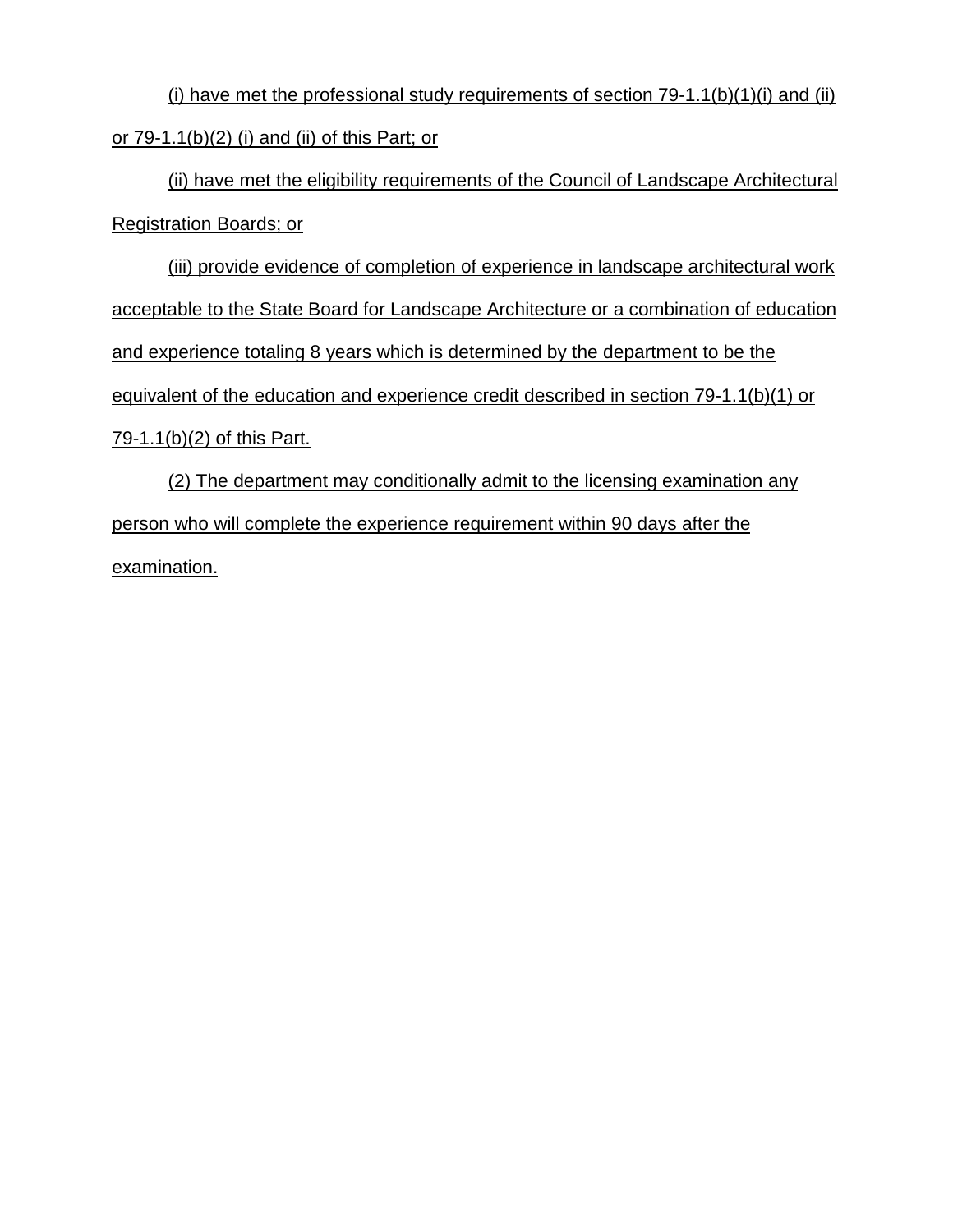#### ASSESSMENT OF PUBLIC COMMENT

Since publication of a Notice of Proposed Rule Making in the State Register on March 21, 2012, the State Education Department received the following comments. 1. COMMENT:

A commenter asked why section 79-1.2(b) did not remove the passing score requirement of a 75.0 for the licensing examination. The commenter noted that the passing score went from a 75.0 to a "Pass" a number of years earlier, and suggested that the passing score of 75.0 should be removed.

#### DEPARTMENT RESPONSE:

The commenter is correct that the licensing examination is currently reported on a pass/fail basis, which is one reason why regulatory amendments are proposed. The proposed amendment includes an allowance for scores to be reported on a pass/fail basis. However, the passing score of 75.0 is required to accommodate those licensure applicants who were licensed out of State some years ago and whose scores are reported to the Department on a numerical basis

#### 2. COMMENT:

A commenter noted that by accepting the Council of Landscape Architectural Registration Boards' (CLARB) certification as eligibility for licensure that New York would be reducing the amount of experience required for licensure. The commenter noted that the current education and experience requirements were appropriate for licensure.

## DEPARTMENT RESPONSE:

The commenter misunderstood the proposed amendment's impact to the licensure requirements. The Department is not accepting CLARB certification as the only requirement for licensure in New York, and is not reducing the education and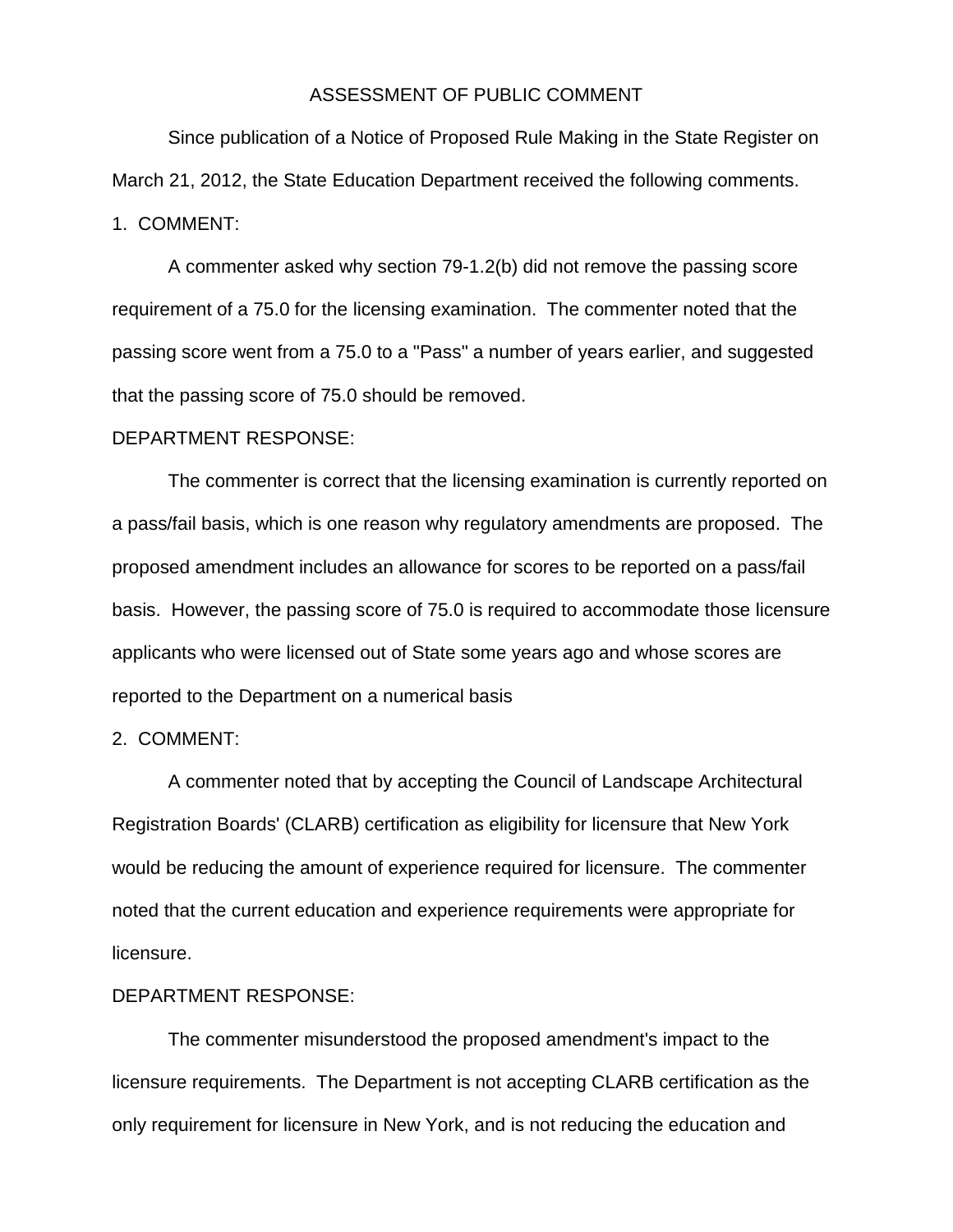experience requirements for licensure. CLARB certification is not required for licensure in New York.

### 3. COMMENT:

The commenter requested that the Department permit candidates to take the licensing exam prior to completion of the experience requirements for licensure. The commenter noted that the Department could still hold off on licensing candidates until New York's education and experience requirements were satisfied.

#### DEPARTMENT RESPONSE:

The proposed amendment permits a candidate to take the licensing exam prior to completion of the experience requirements for licensure. This reason was one of the factors in proposing the regulatory amendments.

## 4. COMMENT:

A commenter noted that perhaps the Department ought to consider using CLARB's eligibility requirements for taking the licensing exam while maintaining its current education and experience requirements for licensure.

### DEPARTMENT RESPONSE:

This is what the proposed amendment accomplishes. The majority of candidates will apply to take the licensing exam directly with CLARB; however, candidates will not be licensed until they meet New York's education and experience requirements.

#### 5. COMMENT:

A commenter asked if varied experience working with allied professionals such as environmental and civil engineers ought to be considered as acceptable experience for licensure.

## DEPARTMENT RESPONSE: